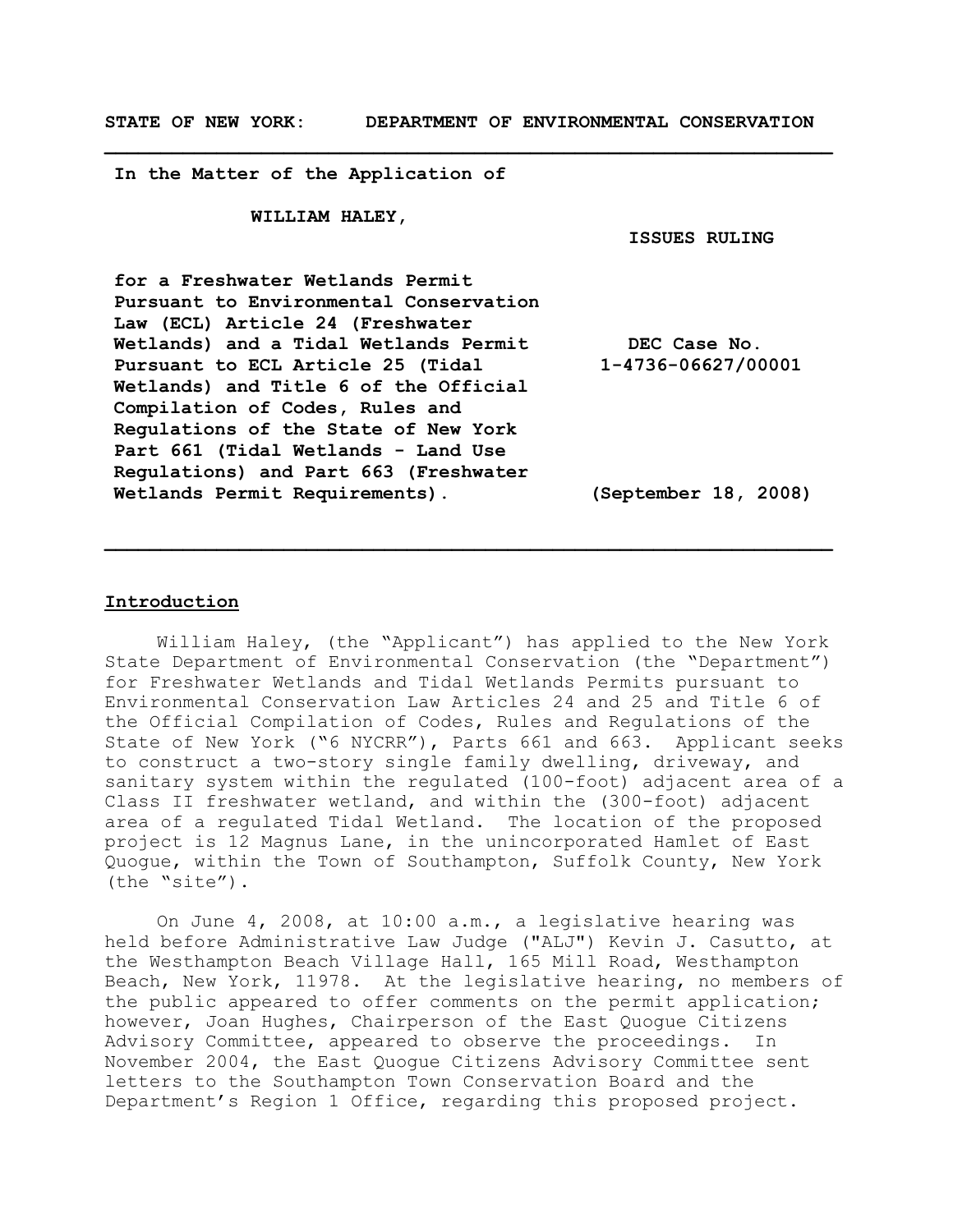Immediately following the legislative hearing, an issues conference was held at the same location. The deadline for receipt of filings for party status was May 28, 2008. No applications for party status were received, and therefore, Applicant and Department Staff are the only parties to this proceeding.

A stenographic record of the proceedings was received by the ALJ on June 12, 2008. Following the issues conference, a schedule was set for post-issues conference filings, extending to August 5, 2008.

At the issues conference, the Applicant appeared by James N. Hulme, Esq., Kelly and Hulme, P.C., 323 Mill Road, Westhampton Beach, New York, 11942. Appearing with counsel at the issues conference were environmental consultant, Aram Terchunian, President, First Coastal Corporation, and permit Applicant, William Haley.

Department Staff appeared by Gail Rowan, Esq., Assistant Regional Attorney, New York State Department of Environmental Conservation Region 1. Appearing with counsel were technical staff, Robert Marsh, NYSDEC Regional Manager, Bureau of Habitat, Division of Fish, Wildlife and Marine Resources; and Karen Graulich, Regional Manager, Bureau of Marine Habitat Protection.

Following receipt of the post-issues conference filings, by letter dated August 21, 2008, Assistant Regional Attorney Rowan requested to reopen the issues conference record in the above referenced matter to include two letters which Department Staff contends are relevant to the jurisdictional issue discussed below. Mr. Hulme did not make any responsive filing to the request, and I granted Department Staff's request to reopen the record. I provided a schedule for Ms. Rowan to file the letters with cover letter providing argument or comment upon the relevance or import of the letters, and for Mr. Hulme's response by September 12, 2008. Mr. Hulme provided no response to Department Staff's filings, which are discussed further below.

## **Background**

On September 7, 2004, Applicant filed permit application No. 1-4736-06627/00001, above referenced. Department Staff deemed the permit application complete on December 3, 2004. On February 3, 2006, Department Staff sent Applicant a letter "Notice of Permit Denial," denying the permit application. Applicant timely requested a hearing on the permit denial. Subsequently, once Applicant retained counsel, a hearing schedule was set. A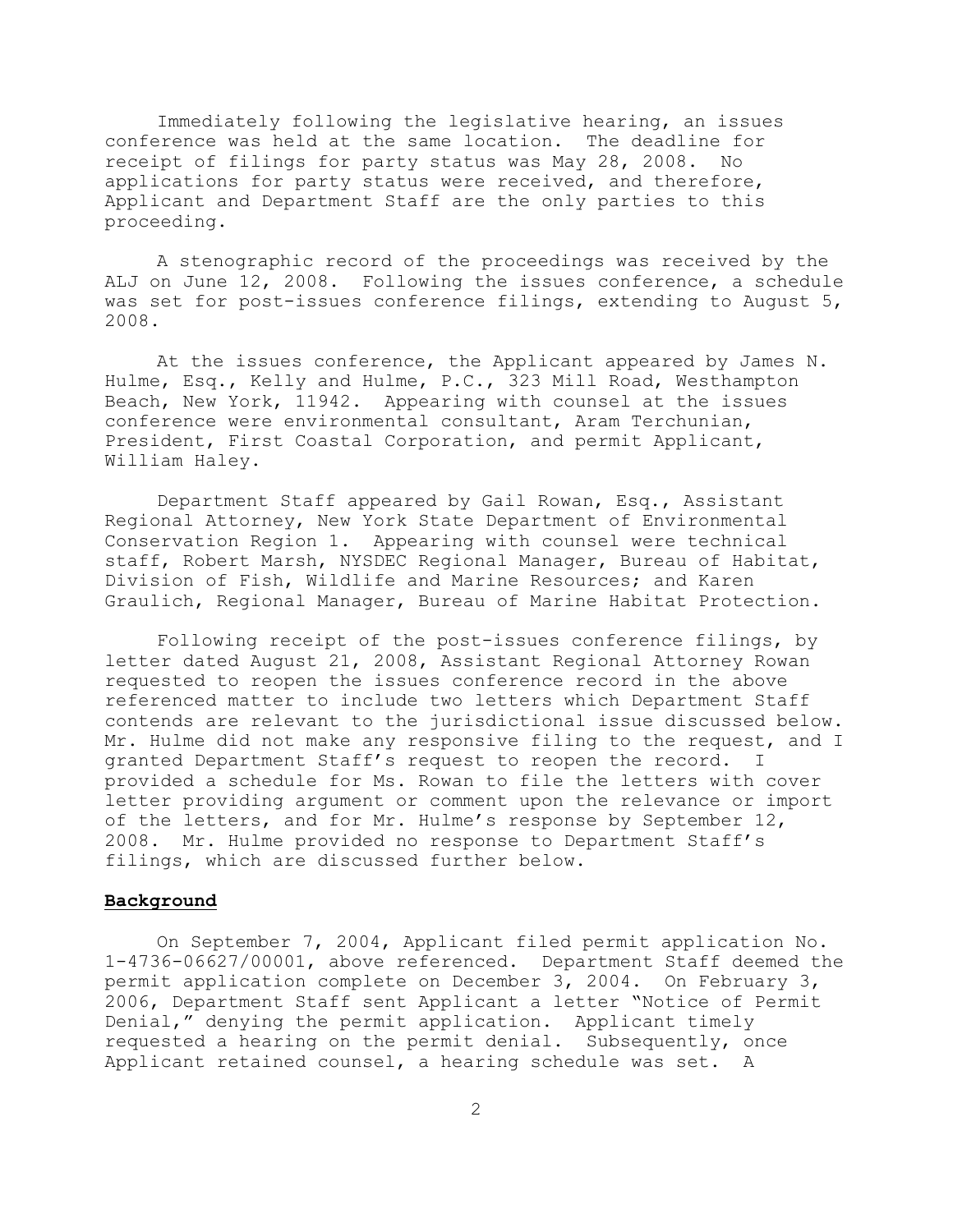combined Notice of Complete Application and Public Hearing was published in the Department's Environmental Notice Bulletin on May 1, 2008 and in the Southampton Press on May 8, 2008.

For purposes of State Environmental Quality Review ("SEQR"; ECL Article 8, 6 NYCRR Part 617), Department Staff has determined that the regulated project is a Type II Action, exempt from SEQR environmental review.

Pursuant to Departmental regulations, Applicant bears the burden of proof to demonstrate that the project complies with all applicable laws and regulations administered by the Department. *See,* 6 NYCRR 624.9(b)(1), 6 NYCRR 661.9 and 6 NYCRR 663.5(a).

At Applicant's request, scheduling of the adjudicatory hearing has been adjourned without date to allow for a written issues ruling.

### **Applicant's Position**

## - Jurisdiction

As a preliminary matter, Applicant challenges the Department's permitting jurisdiction in the Town of Southampton. Regulation of freshwater wetlands in New York is governed by ECL Article 24 (the "Freshwater Wetlands Act," effective September 1, 1975, pursuant to L.1975,c.614) and regulations issued pursuant thereto, including 6 NYCRR Parts 662, 663, 664 and 665. Prior to enactment of the Freshwater Wetlands Act, local governments exercised jurisdiction over regulation of freshwater wetlands. Pursuant to the Freshwater Wetlands Act, the Department is vested with authority to implement and enforce the Freshwater Wetlands Act. *See, for example,* ECL §24-0301 and §24-0701. However, ECL §24-0501 and 6 NYCRR 665.4 provide procedures whereby a municipality may retain or acquire exclusive jurisdiction over freshwater wetlands within its municipal boundaries.

ECL §24-0501 established the opportunity for local governments to administer the Freshwater Wetlands Act by adopting wetland ordinances by September 1, 1977 or the date the wetlands map is filed, whichever occurred later. A locality which did not adopt a law yielded that prerogative to the county, which had 90 days after the locality's final date to do so. If the county failed to act, the Department retained jurisdiction over the freshwater wetlands. *See, generally,* ECL §24-0501(4); and McKinney's Consolidated Laws of New York (2007), ECL §24-0501, Practice Commentaries by Philip Weinberg.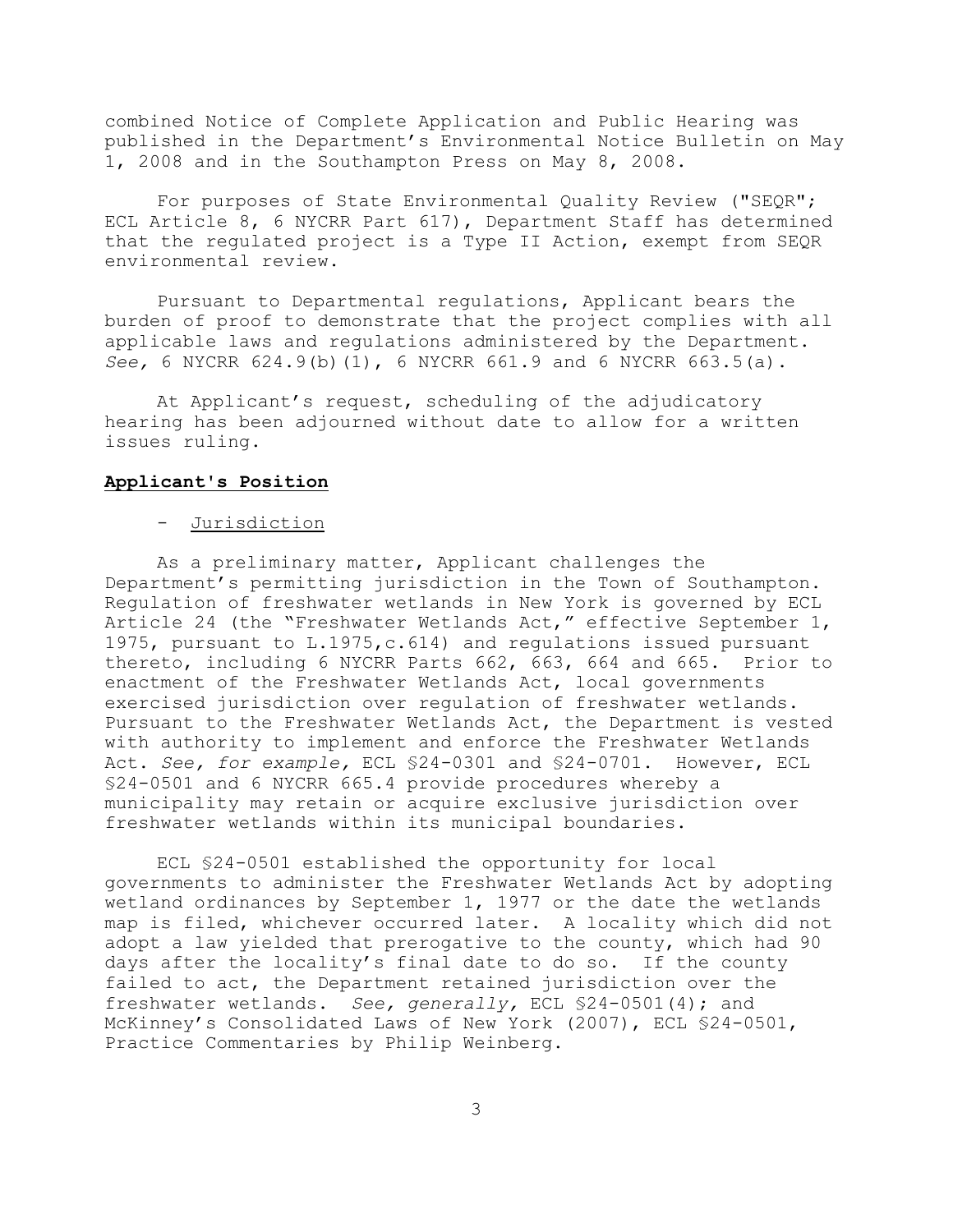Local Law No. 36-1994, Town of Southampton Chapter 325A, Wetlands, Freshwater, was adopted by the Town Board of the Town of Southampton on August 20, 1994 ("Chapter 325A"). Applicant contends that the Town of Southampton's adoption of Chapter 325A complies with the requirements of ECL §24-0501(6) and 6 NYCRR 665.4 to provide the Town of Southampton with exclusive jurisdiction over freshwater wetlands within its municipal boundaries. However, Applicant has failed to provide any interpretation or explanation of the provisions of 6 NYCRR 665.4 to support Applicant's conclusion that the Town of Southampton has exclusive jurisdiction over freshwater wetlands within its municipal boundaries.

By amendment in 1977, the legislature added ECL §24-0501(6) which provides a procedure by which a locality or county may regain jurisdiction otherwise time barred by adopting a local law consistent with ECL Article 24 and notifying the Department, and if applicable, the county. ECL §24-0501(6), adopted by L.1977,  $c.654, S4.$ 

ECL §24-0501(6) provides that "[a]ny local government which defaults or transfers its authority pursuant to subdivision four of this section or section 24-0503 of this article, may recover such authority at any time by adopting a local freshwater wetland protection local law or ordinance consistent with this article and notifying the county and the department of the adoption. Such notice shall be given by certified mail within ten days of adoption thereof. Such local law or ordinance shall not become effective in less than sixty days nor more than one hundred days from the adoption thereof." ECL \$24-0501(6).

In applying the provisions of ECL §24-0501(6), the regulatory provisions of 6 NYCRR 665.4, Assumption of Regulatory Authority (effective May 15, 1984), also are applicable. Pursuant to 6 NYCRR 665.4(e), the municipality must forward to the Department a copy of the local law or ordinance, indicating the date of adoption, and a statement that it was adopted pursuant to ECL §24-0501. Following the Department's receipt of an ECL §24-0501 local government notice of adoption, the Commissioner must either certify to the local government that the filing has satisfied the requirements for assumption of regulatory authority for 6 NYCRR 665.4(e) or notify the local government that has not met the conditions stated in the Freshwater Wetlands Act and 6 NYCRR Part 665. 6 NYCRR 665.4(e).

The two letters Department Staff filed are a November 1, 2006 letter from Applicant to Martin Shea, Chief Environmental Analyst of the Town of Southampton, and Chief Environmental Analyst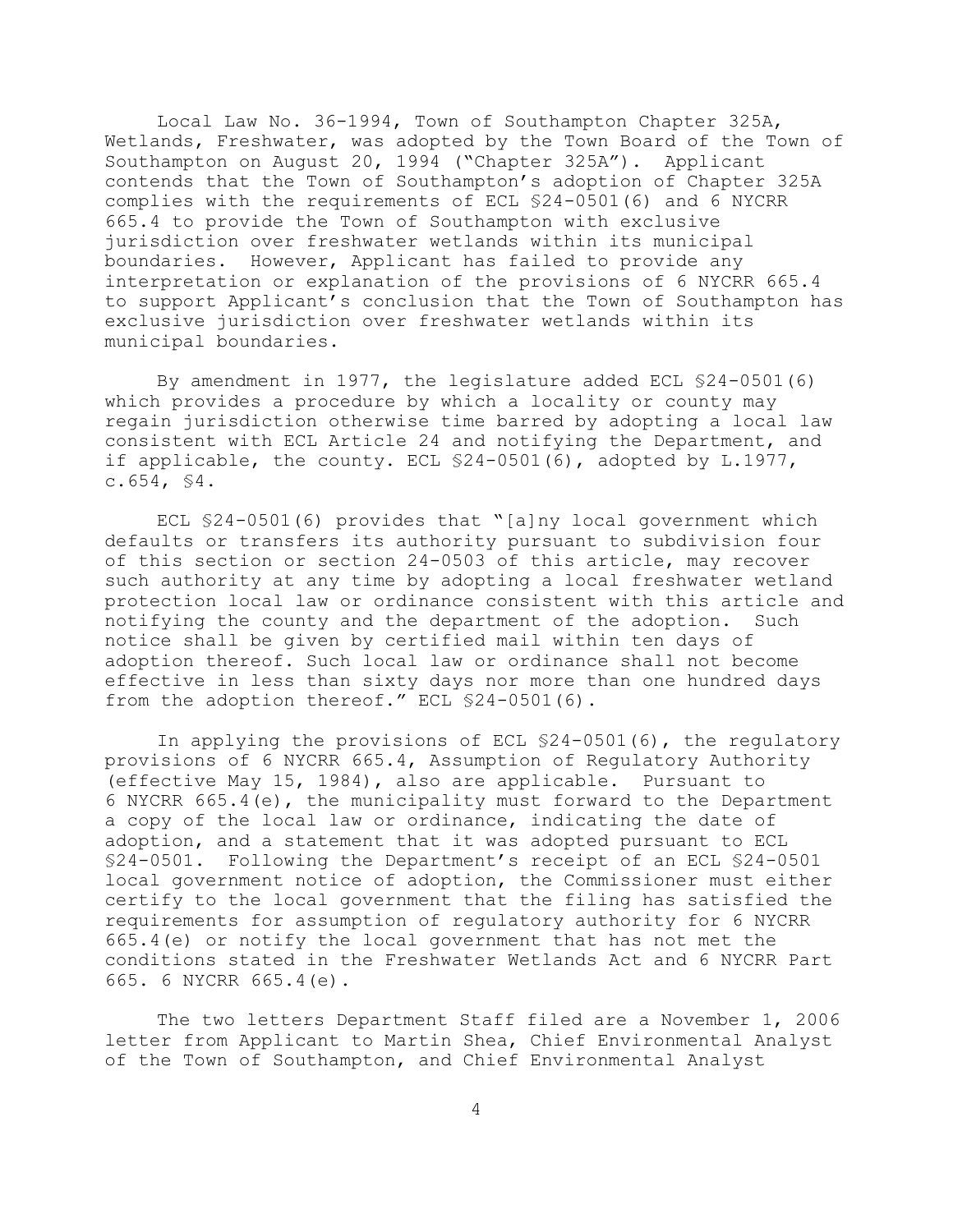Shea's responsive letter to Applicant, dated November 6, 2006. Applicant requested that Southampton Town Code 325A-2 be implemented for Southampton Town freshwater wetlands application #04-99, presumably Applicant's Town permit application for the project at issue in this proceeding. Chief Environmental Analyst Shea responded that the Town of Southampton has not yet implemented Southampton Town Code 325A-2, nor does the Town have any plans to proceed with implementation of this law at present. He further stated that, "the Conservation Board does not have the authority to implement Chapter 325A for the purpose of reviewing your application, as there are many legal steps that the Town would still need to take, in order to assume the transfer of State jurisdiction under ECL Article 24 within Southampton Town." In sum, the Town of Southampton has unequivocally acknowledged that it has not complied with all legal requirements necessary for the Town to assume the transfer of State jurisdiction under ECL Article 24 of freshwater wetlands regulation within the Town of Southampton.

In conclusion, Applicant's challenge to the Department's freshwater wetland permitting jurisdiction in the Town of Southampton must fail.

# - Applicant's Alternative Mitigation Proposal

Apparently, communications between Applicant and DEC Staff continued after Applicant's timely request for hearing. Subsequently, by letter dated February 9, 2007, Applicant's environmental consultant (predecessor to First Coastal Corporation) submitted an informal revised mitigation plan proposal to Department Staff for consideration.<sup>1</sup> The consultant's cover letter erroneously indicated that the mitigation plan was filed "[p]ursuant to a letter from administrative law judge Kevin Casutto..." Moreover, I was not provided with a copy of this letter at the time it was filed with Department Staff.

During the issues conference, the referenced "ALJ letter" was identified as my November 3, 2006 letter to Applicant, then unrepresented by counsel (with copy to Department Staff counsel). In my November 3, 2006 letter to Applicant, I did not direct that

Such informal proposals, including this one, do not contain the plans and detail necessary for a determination of "complete application," but are intended to provide enough information for Department Staff to indicate whether such a project, with proposed modification or mitigation, may be approvable.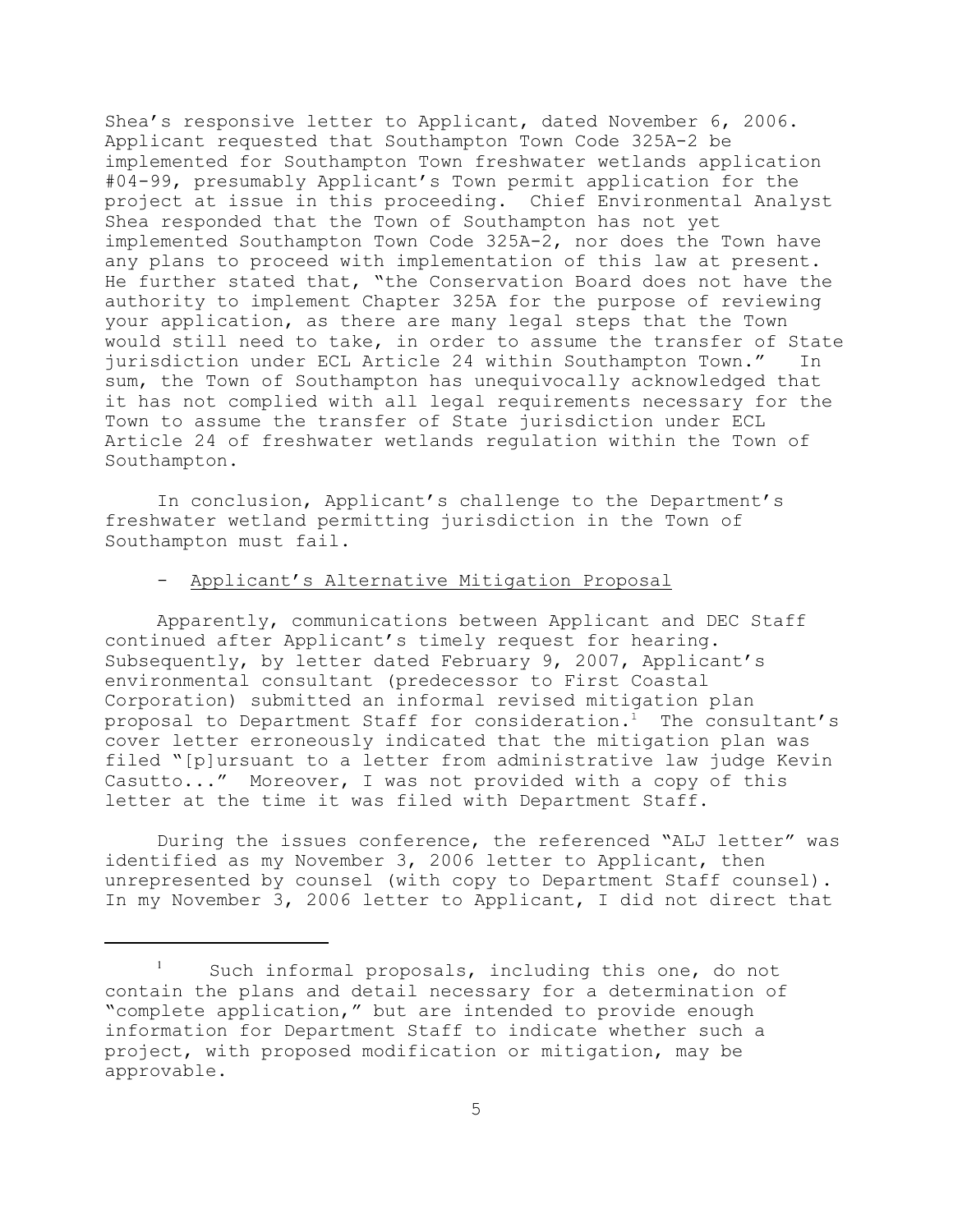Applicant file a revised mitigation plan, but merely summarized the substance of Applicant's intentions as set forth in Applicant's November 1, 2006 letter: "In your November  $1<sup>st</sup>$  letter you state that your environmental consultant, En-Consultants, Inc., is preparing a mitigation plan that you intend to submit to DEC Staff to as an offer of settlement in this matter, seeking to avoid the hearing process. Therefore, this permit hearing matter will continue to be held in abeyance as you have requested." Letter, Casutto to Haley, November 3, 2006.

By letter dated November 28, 2007, Department Staff responded to Applicant's informal revised mitigation plan proposal, indicating that it would not meet standards for permit issuance, and identifying four reasons why the informal proposal fails to meet the standards for permit issuance.

During the issues conference, Applicant sought to have the February 9, 2007, informal revised mitigation plan proposal considered with the initial permit application. Department Staff objected to this request, explaining that the hearing request was based upon Staff's review of the initial application, which had been deemed complete. In addition, Department Staff stated that the February 9, 2007 informal revised mitigation plan proposal is not a complete permit application. Department Staff explained that such informal proposals provide permit applicants with a less expensive method to obtain Department Staff's input before going to the time and expense of making a new revised formal permit application. In this instance, Department Staff determined that the revised proposal would not meet permitting standards, consequently, no new formal complete permit application was filed. 2

# - Applicant's Assessment of Site Conditions

Applicant contends that the site and surrounding area have been subject to human disturbance, including several nearby residences.

During the Issues Conference, Applicant contended that the proposed project will be located much further from the wetlands because the location of the wetlands boundary on the site survey is not correct. (The site survey, part of the permit application

Hypothetically, if Department Staff indicates that an <sup>2</sup> informally submitted revised project could be approved, then Applicant could withdraw the initial permit application and submit a new permit application based upon the revised proposal.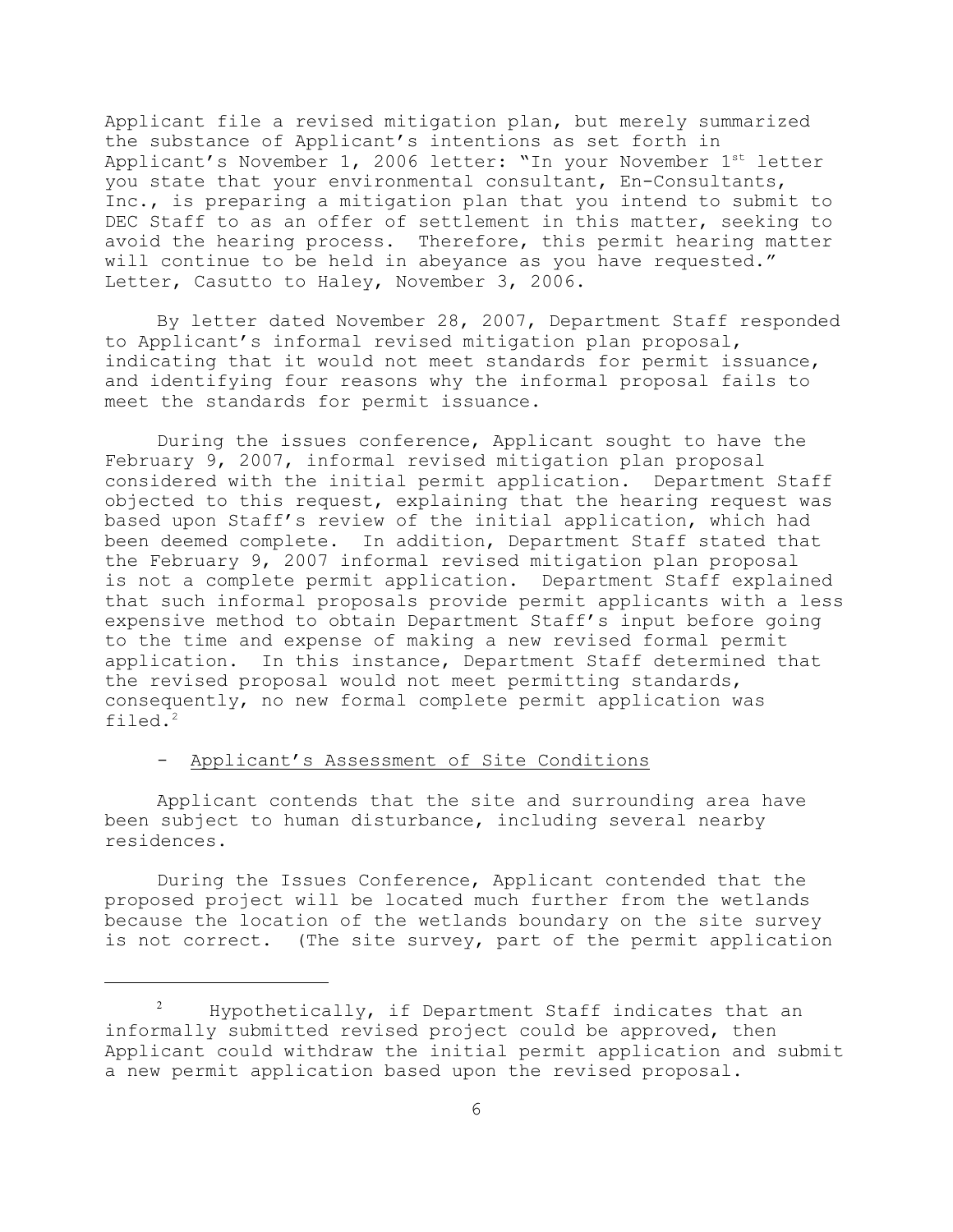submitted by Applicant, was prepared by Applicant's predecessor environmental consultant, not First Coastal Corporation.) Subsequently, in response to Department Staff's objection, Applicant withdrew this issue. Issues Conference Transcript, page 47, line 14, through page 52, line 5.

#### **Department Staff's Position**

Department Staff contends that this permit application fails to satisfy the standards for permit issuance contained in 6 NYCRR Part 663.5 (Freshwater Wetlands Regulations), for the following reasons:

a) Applicant proposes to install a septic system within 52 feet of a Class II freshwater wetland.

b) The proposed construction of the dwelling and associated structures are within 6 feet of the wetlands, and the additional clearing, grading and ground disturbance are within 3 feet of the wetlands.

c) A substantial amount of the wetland's (100-foot) "adjacent area" will be disturbed and permanently occupied by the proposed activities/structures. The proposed project will be constructed entirely within the 100 foot adjacent area. The wetlands adjacent area significantly contributes to maintaining the functions and benefits provided by this Class II freshwater wetland. Important wildlife habitat and wetland buffering values provided by the wetland's adjacent area would be permanently lost as a result of the clearing, disturbance and construction of structures in the adjacent area.

d) In addition, 6 NYCRR 663.4 states that "constructing buildings, accessory roads, and parking areas can have several effects on wetlands, not the least of which is the increased pressure to continue development beyond the initial construction." By allowing the proposed project the agency would be setting a precedent for future encroachment and cumulative impacts.

e) The project will result in significant adverse impacts to freshwater wetland Q-10 and its adjacent area, and the project is not compatible with the preservation, protection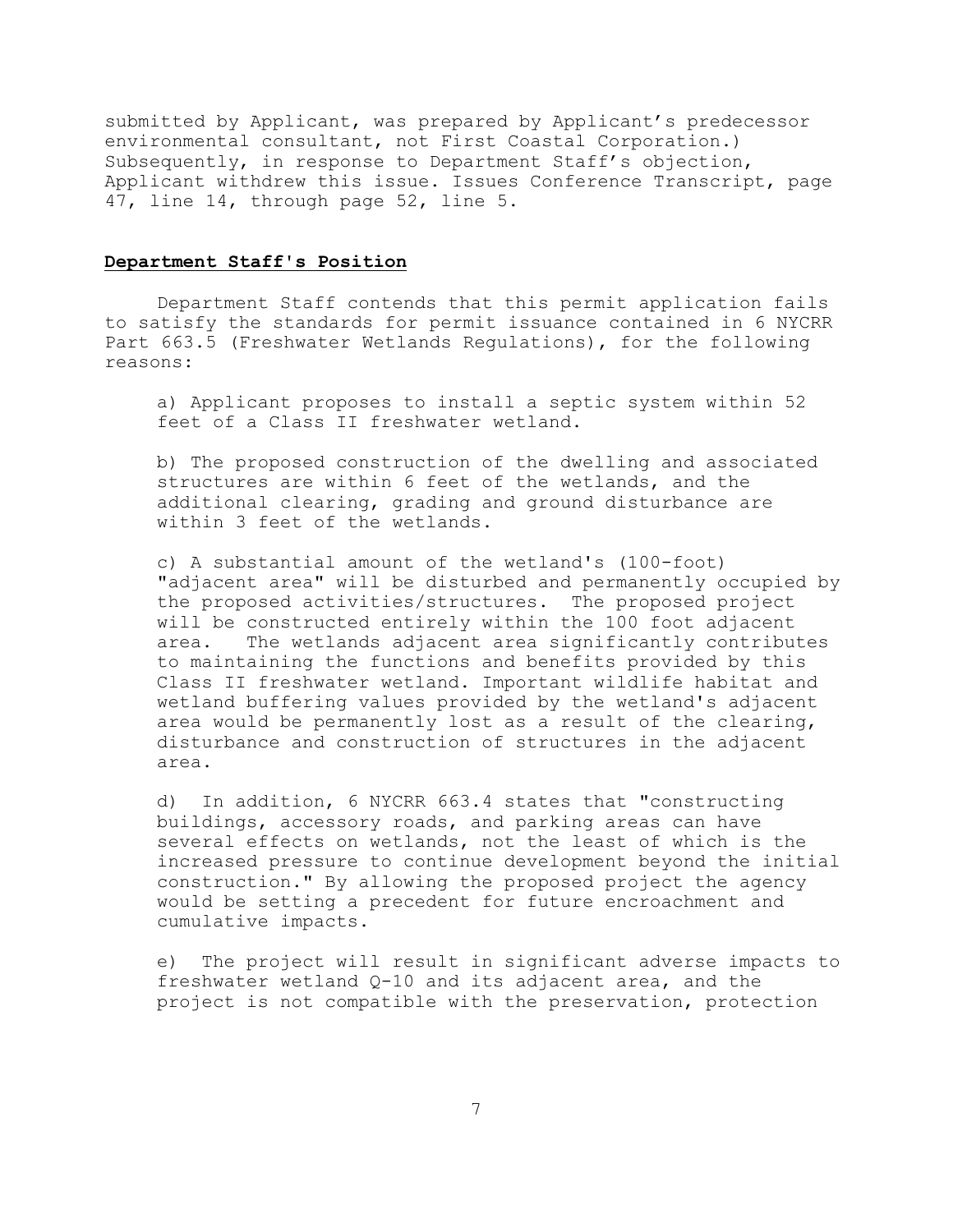and conservation of the wetland and its benefits.<sup>3</sup> Consequently, the application does not meet the compatibility tests listed in 6 NYCRR 663.5(e)(1) and must therefore meet each of the weighing standards in 6 NYCRR 663.5(e)(2).

f) 6 NYCRR 663.4(d)(38) lists the introduction of sewage effluent in the adjacent area of a freshwater wetland as "(X)", meaning this activity is incompatible with a wetland and its functions or benefits. The regulations state that sanitary systems near wetlands "may contaminate ground and surface waters with undesirable chemicals, nutrients and organisms." In addition, Department Staff finds that human pathogens, particularly viruses, can enter surface waters creating a potential human health risk. Pursuant to 6 NYCRR 663.5(e)(2), any activity identified as incompatible also must meet each of the weighing standards listed in Part 663.5(e)(2).

g) Pursuant to 6 NYCRR 663.5(e)(2), "Class II wetlands provide important wetland benefits, the loss of which is acceptable only in very limited circumstances. A permit shall be issued only if it is determined that the proposed activity satisfies a pressing economic or social need that clearly outweighs the loss of or detriment to the benefit(s) of the Class II wetland." Department Staff contends that Applicant has failed to demonstrate that the proposed activities satisfy a pressing economic or social need that clearly outweighs the detriment to the benefits of this Class II wetland and its adjacent area.

h) Department Staff asserts that no alternatives to the proposed project have been identified or appear to exist that would support a single family dwelling use.

Therefore, for the above reasons, Department Staff has determined that this permit application fails to satisfy the standards for permit issuance contained in Part 663.5. As a result, the project application must be denied.

In addition, Department Staff states that this proposed project is within the adjacent area of regulated tidal wetlands.

The final Suffolk County freshwater wetlands map depicting Applicant's property (map identification code Q-10) was filed with the Suffolk County Clerk on May 26, 1993.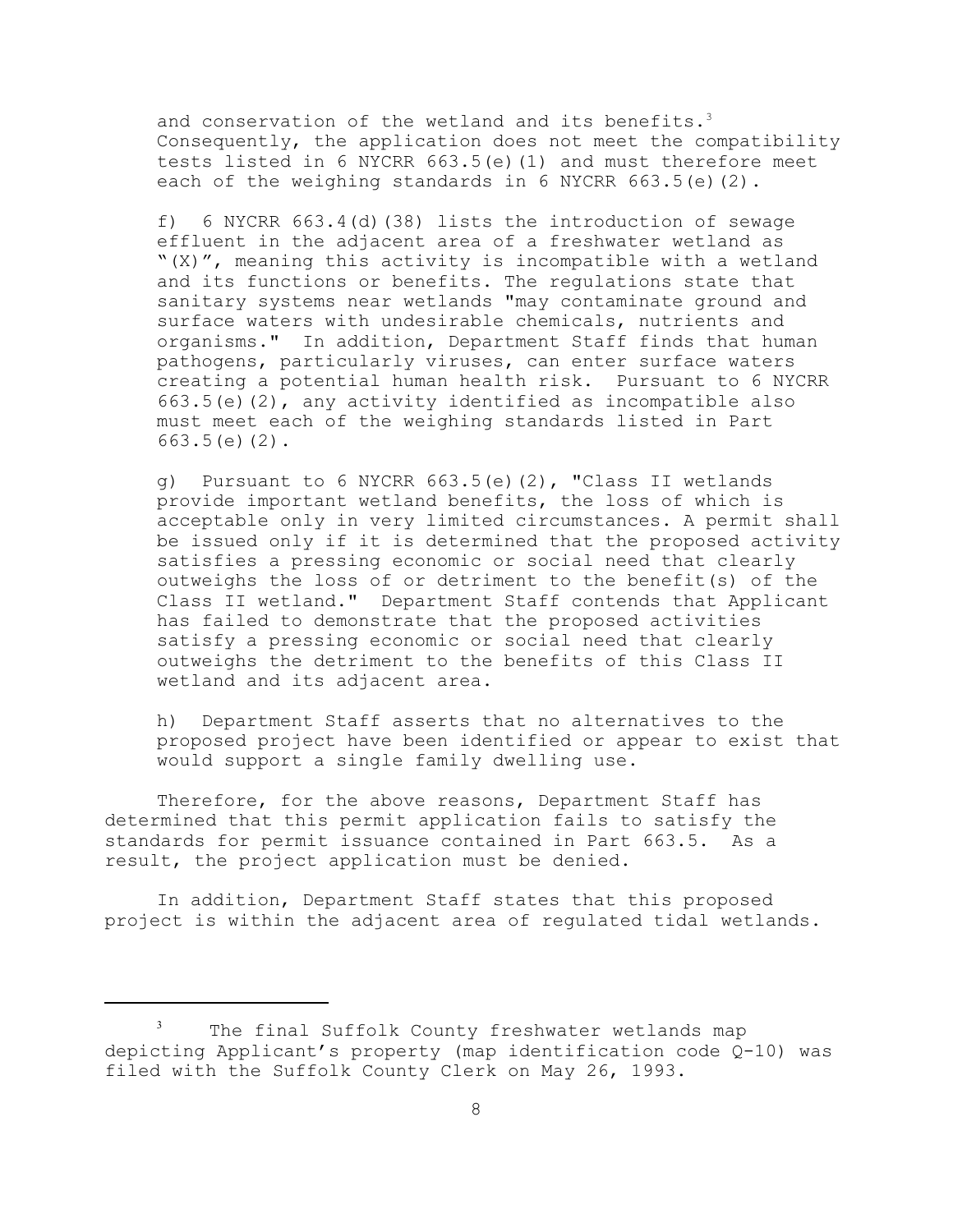#### **Rulings**

- 1) The issues for adjudication are: a) whether the project complies with the permitting standards (6 NYCRR 663.5) and procedural requirements for various activities (6 NYCRR 663.4); and b) whether the project complies with the permitting provisions for a tidal wetlands permit, 6 NYCRR Part 661.
- 2) At the Applicant's request, this matter is adjourned without date to allow for further discovery. Upon request of the Applicant or DEC Staff, following conclusion of the discovery process, a schedule will be set for the adjudicatory hearing.

## **Appeals**

A ruling of the ALJ to include or exclude any issue for adjudication, a ruling on the merits of any legal issue made as part of an issues ruling, or a ruling affecting party status may be appealed to the Commissioner on an expedited basis.<sup>4</sup> Ordinarily, expedited appeals must be filed with the Commissioner in writing within five days of the disputed ruling.<sup>5</sup> Allowing additional time for the filing of appeals and replies, as authorized by 6 NYCRR  $624.6(q)$ , any appeals must be received by the Commissioner (Executive Office, N.Y.S. Department of Environmental Conservation, 625 Broadway, Albany, New York, 12233-1010 [Attention: Assistant Commissioner Louis A. Alexander]) before 3 p.m. on October 9, 2008. All replies to appeals must be received before 3 p.m. on October 23, 2008.

One copy of each appeal or reply must be filed with the Commissioner. In addition, send one copy of any appeal and reply to the Chief Administrative Law Judge and two copies of any appeal and reply to the Administrative Law Judge. Parties who use word processing equipment to prepare their brief and/or reply must also submit a copy of their appeal and/or reply to the Administrative Law Judge in electronic form, by E-mail attachment formatted in either Adobe Acrobat, WordPerfect for Windows or Microsoft Word for Windows.

<sup>6</sup> NYCRR 624.8(d)(2). <sup>4</sup>

 $5$  6 NYCRR 624.6(e)(1).